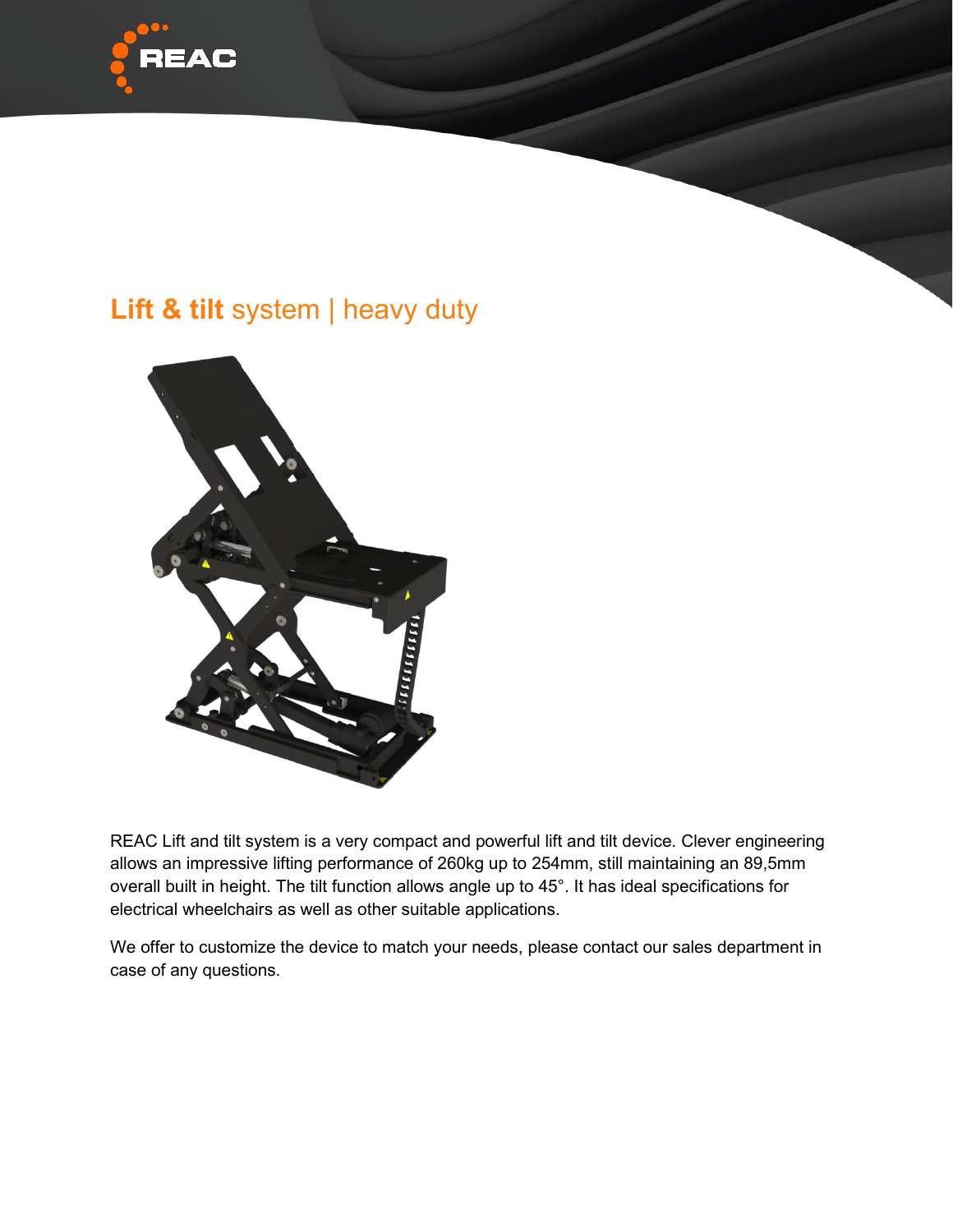| <b>Standard features</b> | <b>Strong</b>                                                                                                             |
|--------------------------|---------------------------------------------------------------------------------------------------------------------------|
| Load capacity            | 260 <sub>kg</sub>                                                                                                         |
| Min install height       | 89,5mm                                                                                                                    |
| Lifting height           | 300mm                                                                                                                     |
| Max tilting angel        | $45^{\circ}$                                                                                                              |
| Weight                   | 30 <sub>kg</sub>                                                                                                          |
| Feedback & switches      | Limit switch in actuator                                                                                                  |
| Motor                    | 24VDC                                                                                                                     |
|                          |                                                                                                                           |
| Top and bottom frame     | <b>Customized</b>                                                                                                         |
| Feedback and switches    | Inhibit switch, min and max<br>linear position<br>Positioning feedback<br>incremental<br>Positioning feedback<br>analogue |
| Tilt angel               | $0^\circ$ to $50^\circ$                                                                                                   |
| Motor                    | 12VDC                                                                                                                     |

## **Dimensions**

## **Lift & tilt system heavy duty (strong)**